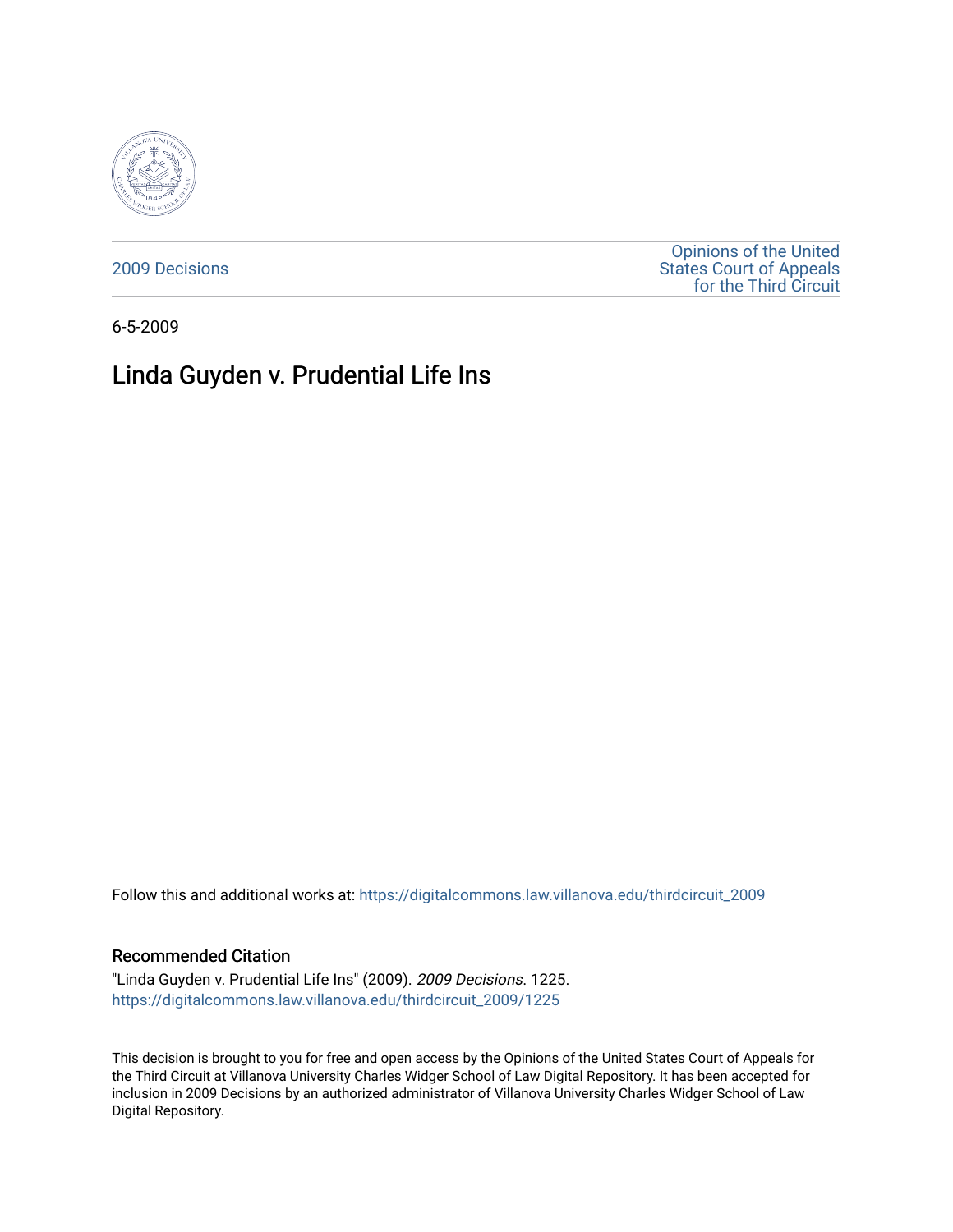## NOT PRECEDENTIAL

# UNITED STATES COURT OF APPEALS FOR THE THIRD CIRCUIT

\_\_\_\_\_\_\_\_\_\_\_\_

No. 08-3108

#### LINDA GUYDEN

v.

PRUDENTIAL LIFE INSURANCE COMPANY OF AMERICA, Appellant

\_\_\_\_\_\_\_\_\_\_\_\_

On Appeal from the United States District Court for the District of New Jersey (D.C. No. 2-00-cv-04563) District Judge: Honorable Katharine S. Hayden

\_\_\_\_\_\_\_\_\_\_\_\_

Submitted Under Third Circuit LAR 34.1(a) June 2, 2009

Before: McKEE, HARDIMAN and GREENBERG, *Circuit Judges*.

(Filed: June 5, 2009)

OPINION OF THE COURT

\_\_\_\_\_\_\_\_\_\_\_\_

HARDIMAN, *Circuit Judge*.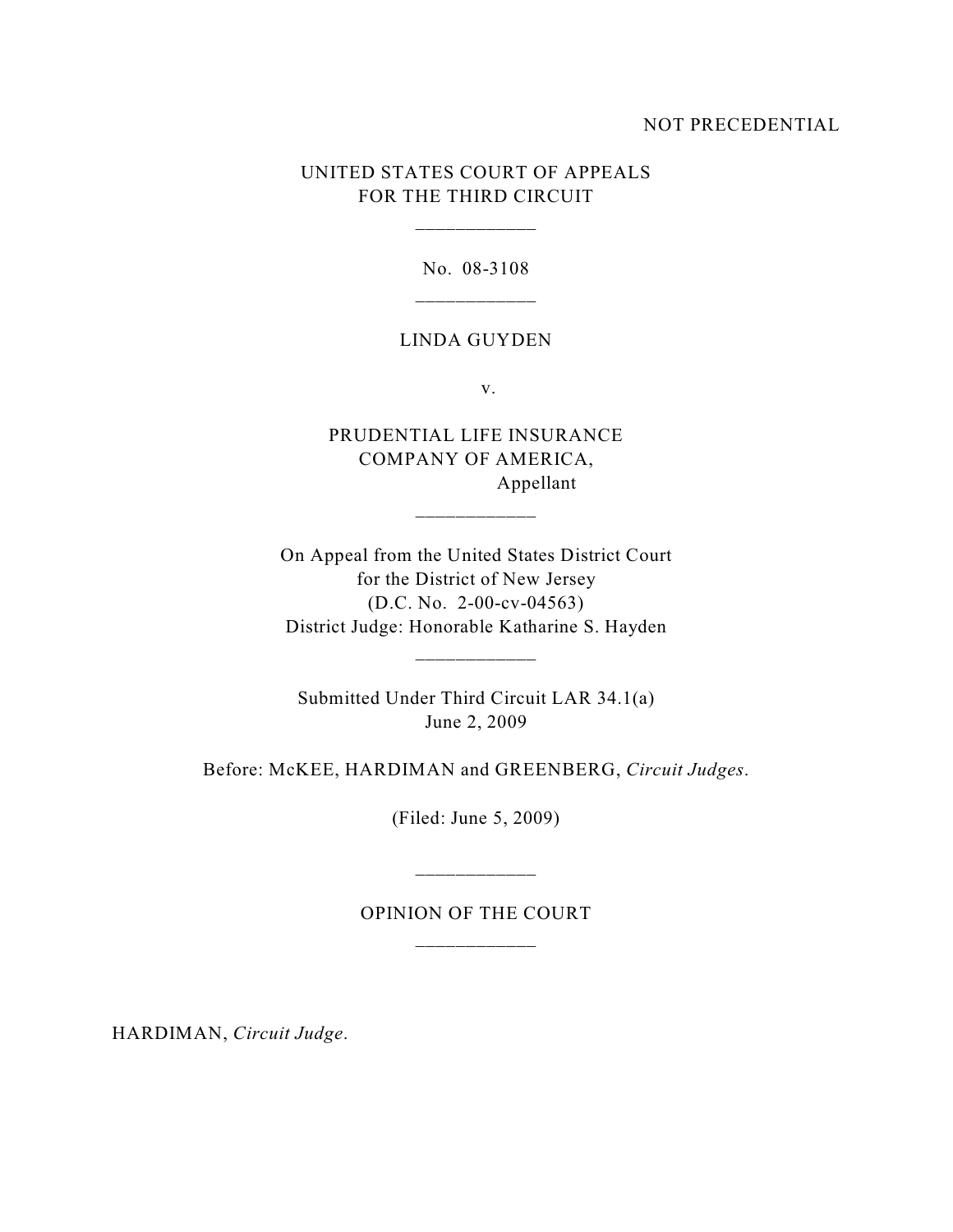This appeal arises from a dispute between Linda Guyden and her employer,

Prudential Life Insurance Company. Guyden sued Prudential in the United States District Court for the District of New Jersey, alleging racial discrimination and retaliation. The Honorable Alfred Lechner compelled arbitration at Prudential's request. After the arbitrator ruled in Prudential's favor, Guyden moved to vacate the arbitration award pursuant to 9 U.S.C. § 10(a)(4). After Judge Lechner retired, this case was reassigned to the Honorable Katharine Hayden. On July 15, 2008, Judge Hayden ordered limited discovery to decide Guyden's motion. Prudential appeals from that order.

Prudential asserts that we have jurisdiction pursuant to 9 U.S.C.  $\S$  16(a)(1)(E), which allows for appeals from orders "modifying, correcting, or vacating an [arbitration] award." We disagree. The District Court's order did not vacate the arbitration award, but merely ordered discovery so that it may later determine whether to vacate the award. Though the District Court's language indicated it was "grant[ing]" Guyden's motion "in part," "the appealability of an order depends on its effect rather than its language." *Fassett v. Delta Kappa Epsilon*, 807 F.2d 1150, 1167 (3d Cir. 1986). Although the District Court's order might be a prelude to a final order vacating or modifying the award, it is not a final order vacating an arbitration award under 9 U.S.C. § 16.

Prudential asserted in its May 27, 2009 Rule 28j letter that jurisdiction lies because the District Court has (1) "made clear that it intends to decide the enforceability of [the arbitration] agreement," and (2) "modified and vacated [the] arbitral decision" regarding